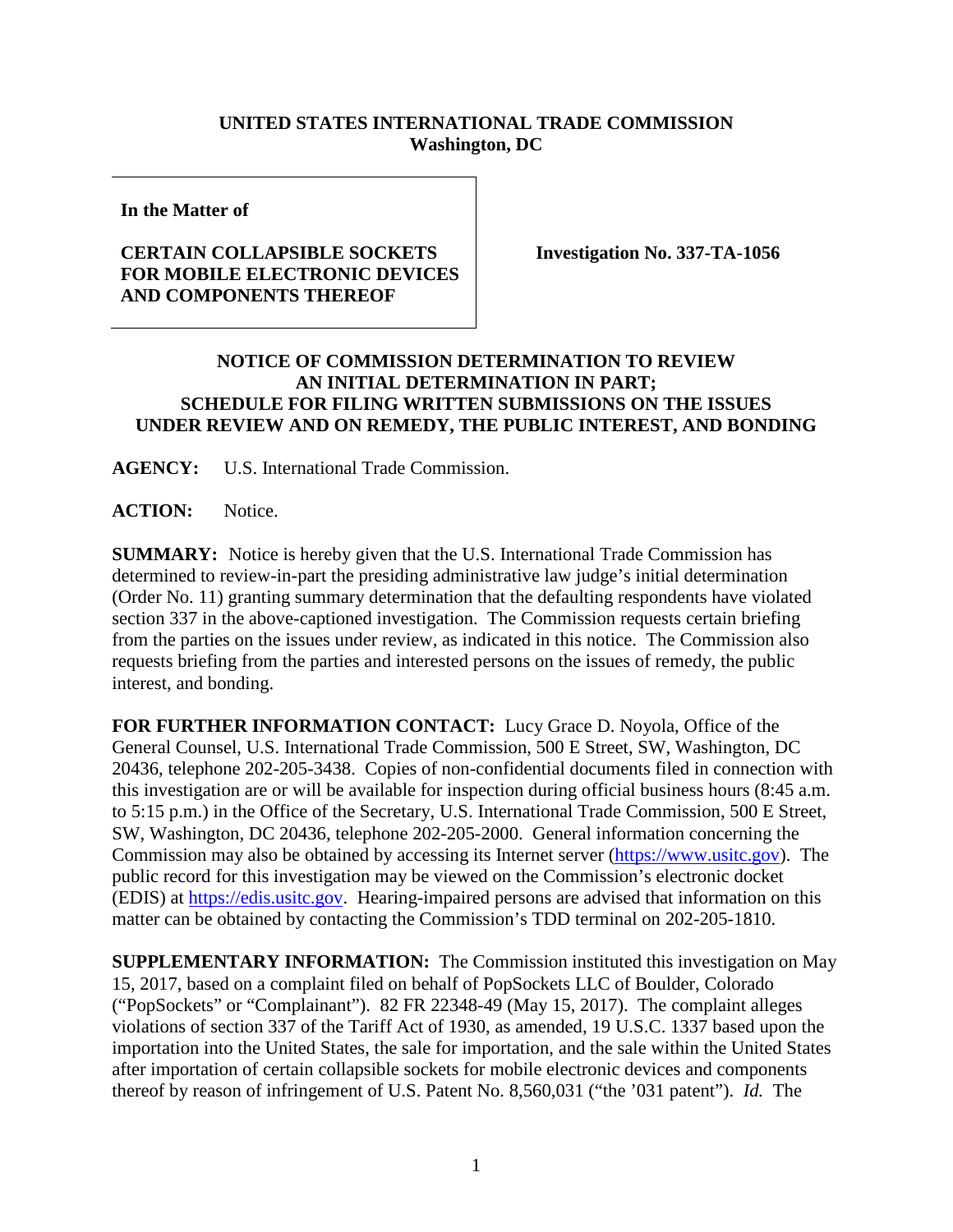notice of investigation named as respondents Agomax Group Ltd. of Kowloon, Hong Kong; Hangzhou Hangkai Technology Co., Ltd. of Zhejiang, China; Yiwu Wentou Import & Export Co., Ltd. of Zhejiang, China; Shenzhen Enruize Technology Co., Ltd. of Shenzhen, China; and Guangzhou Xi Xun Electronics Co., Ltd.; Shenzhen Chuanghui Industry Co., Ltd. of Guangdong, China; Shenzhen VVI Electronic Limited; Shenzhen Yright Technology Co., Ltd.; Shenzhen Kinsen Technology Co., Limited; Shenzhen Showerstar Industrial Co., Ltd.; Shenzhen Lamye Technology Co., Ltd.; Jiangmen Besnovo Electronics Co., Ltd.; Shenzhen Belking Electronic Co., Ltd.; Shenzhen CEX Electronic Co., Limited, all of Guangdong, China. *Id.* The Office of Unfair Import Investigations ("OUII") also was named as a party in the investigation.

On August 22, 2017, the Commission found the following thirteen respondents in default: Agomax Group Ltd.; Yiwu Wentou Import & Export Co., Ltd.; Hangzhou Hangkai Technology Co., Ltd.; Shenzhen Enruize Technology Co., Ltd.; Guangzhou Xi Xun Electronics Co., Ltd.; Shenzhen VVI Electronic Limited; Shenzhen Yright Technology Co., Ltd.; Shenzhen Kinsen Technology Co., Limited; Shenzhen Showerstar Industrial Co., Ltd.; Shenzhen Lamye Technology Co., Ltd.; Jiangmen Besnovo Electronics Co., Ltd.; Shenzhen Belking Electronic Co., Ltd.; and Shenzhen CEX Electronic Co., Limited (collectively, "defaulting respondents"). Notice (Aug. 22, 2017) (determining not to review Order No. 9 (Aug. 4, 2017)).

On September 18, 2017, the Commission terminated Shenzhen Chuanghui Industry Co., Ltd. based on withdrawal of the complaint as to that respondent. Notice (Sept. 18, 2017) (determining not to review Order No. 10 (Aug. 28, 2017)).

On August 8, 2017, PopSockets filed a motion for summary determination that (1) the defaulting respondents have sold for importation into the United States, imported into the United States, or sold after importation certain collapsible sockets for mobile electronic devices and components thereof that allegedly infringe certain claims of the '031 patent in violation of section 337; (2) the accused products infringe the asserted claims of the '031 patent; and (3) a domestic industry with respect to the '031 patent exists. The motion also requested a recommendation for entry of a general exclusion order and a bonding requirement pending Presidential review. On August 31, 2017, OUII filed a response supporting the motion in substantial part and supporting the requested remedy of a general exclusion order.

On February 1, 2018, the administrative law judge ("ALJ") issued an initial determination ("ID") (Order No. 11), granting PopSockets' motion for summary determination of a section 337 violation. The ID found that the defaulting respondents' accused products infringe one or more of claims 9-12 of the '031 patent, but found no infringement of claims 16 and 17 of the '031 patent. The ID found that the defaulting respondents' accused products have been imported into the United States and that a domestic industry exists in the United States with respect to the '031 patent. The ALJ also issued a Recommended Determination on Remedy and Bonding, recommending that, if the Commission finds a section 337 violation, the Commission issue a general exclusion order and impose a bond of 100 percent during the period of Presidential review. No petitions for review of the ID were filed.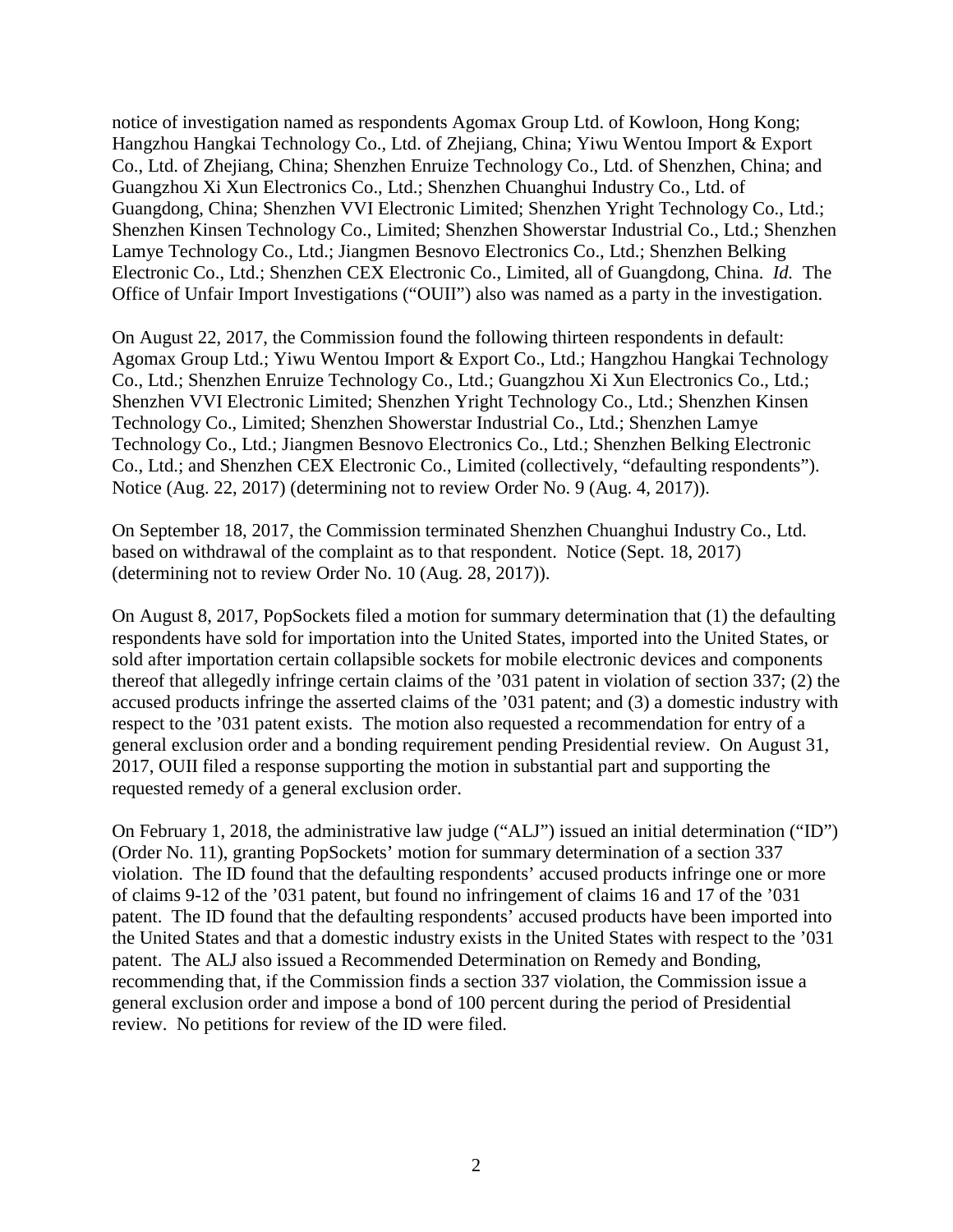Having examined the record of this investigation, including the ID, the Commission has determined to review in part the ALJ's determination of a section 337 violation. Specifically, the Commission has determined to review (1) the ID's findings on the technical prong of the domestic industry requirement to correct a typographical error, namely, to modify a citation to "Mem. Ex. 2 (Kemnitzer Decl.) at ¶ 77 (Infringement Analysis and Chart)" at page 107 of the ID to "Mem. Ex. 2 (Kemnitzer Decl.) at ¶ 61 (Analysis and Chart)" and (2) the ID's findings on the economic prong of the domestic industry requirement. The Commission has determined not to review the remaining issues decided in the ID.

In connection with its review, the Commission requests responses to the following questions. The parties are requested to brief their positions with reference to the applicable law and the record.

- 1. Please describe the nature and significance of PopSockets' alleged domestic industry investments, *i.e.*, in the context of PopSockets' operations, marketplace, or industry, and whether PopSockets' activities have a direct bearing on the practice of the '031 patent. As part of your response, please describe in detail PopSockets' activities in engineering, research, development, operations, marketing, sales, service, and assembly and what amount or portion of the total alleged investment under each of 19 U.S.C. § 1337(a)(3)(A), (B), and (C) is allocable to each activity.
- 2. Please provide a basis for crediting any investments that occurred after the filing date of the complaint towards the domestic industry requirement.

In connection with the final disposition of this investigation, the Commission may (1) issue an order that could result in the exclusion of the subject articles from entry into the United States, and/or (2) issue a cease and desist order that could result in the respondent being required to cease and desist from engaging in unfair acts in the importation and sale of such articles. Accordingly, the Commission is interested in receiving written submissions that address the form of remedy, if any, that should be ordered. If a party seeks exclusion of an article from entry into the United States for purposes other than entry for consumption, the party should so indicate and provide information establishing that activities involving other types of entry either are adversely affecting it or likely to do so. For background, see *Certain Devices for Connecting Computers via Telephone Lines*, Inv. No. 337-TA-360, USITC Pub. No. 2843 (Dec. 1994), Comm'n Opinion. In particular, the written submissions should address any request for a cease and desist order in the context of recent Commission opinions, including those in *Certain Arrowheads with Deploying Blades and Components Thereof and Packaging Therefor,* Inv. No. 337-TA-977, Comm'n Op. (Apr. 28, 2017) and *Certain Electric Skin Care Devices, Brushes and Chargers Therefor, and Kits Containing the Same,* Inv. No. 337-TA-959, Comm'n Op. (Feb. 13, 2017). Specifically, if Complainant seeks a cease and desist order against a defaulting respondent, the written submissions should respond to the following requests:

1. Please identify with citations to the record any information regarding commercially significant inventory in the United States as to each respondent against whom a cease and desist order is sought. If Complainant also relies on other significant domestic operations that could undercut the remedy provided by an exclusion order, please identify with citations to the record such information as to each respondent against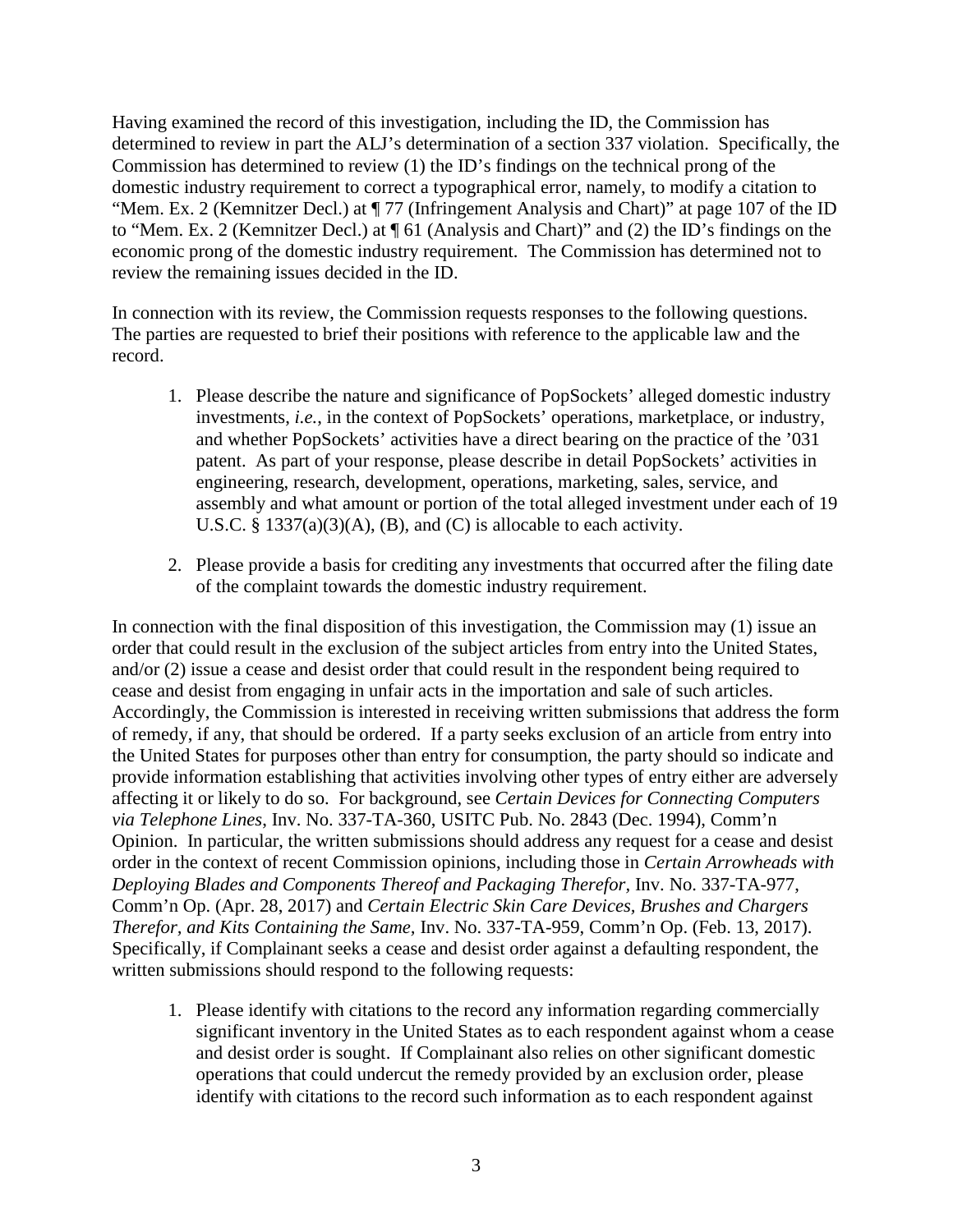whom a cease and desist order is sought.

2. In relation to the infringing products, please identify any information in the record, including allegations in the pleadings, that addresses the existence of any domestic inventory, any domestic operations, or any sales-related activity directed at the United States for each respondent against whom a cease and desist order is sought.

If the Commission contemplates some form of remedy, it must consider the effects of that remedy upon the public interest. The factors the Commission will consider include the effect that an exclusion order and/or cease and desist order would have on (1) the public health and welfare, (2) competitive conditions in the U.S. economy, (3) U.S. production of articles that are like or directly competitive with those that are subject to investigation, and (4) U.S. consumers. The Commission is therefore interested in receiving written submissions that address the aforementioned public interest factors in the context of this investigation.

If the Commission orders some form of remedy, the U.S. Trade Representative, as delegated by the President, has 60 days to approve or disapprove the Commission's action. *See* Presidential Memorandum of July 21, 2005, 70 FR 43251 (July 26, 2005). During this period, the subject articles would be entitled to enter the United States under bond, in an amount determined by the Commission and prescribed by the Secretary of the Treasury. The Commission is therefore interested in receiving submissions concerning the amount of the bond that should be imposed if a remedy is ordered.

**WRITTEN SUBMISSIONS:** The parties to the investigation are requested to file written submissions on all of the issues identified in this notice. Parties to the investigation, interested government agencies, and any other interested parties are encouraged to file written submissions on the issues of remedy, the public interest, and bonding. Such submissions should address the recommended determination by the ALJ on remedy and bonding. Complainant is also requested to submit proposed remedial orders for the Commission's consideration. Complainant is also requested to state the date that the asserted patents expire and the HTSUS numbers under which the accused products are imported, and provide identification information for all known importers of the subject articles. Initial written submissions and proposed remedial orders must be filed no later than close of business on **Monday, April 2, 2018**. Reply submissions must be filed no later than the close of business on **Monday, April 9, 2018**. No further submissions on these issues will be permitted unless otherwise ordered by the Commission. Persons filing written submissions must file the original document electronically on or before the deadlines stated above and submit 8 true paper copies to the Office of the Secretary by noon the next day pursuant to section 210.4(f) of the Commission's Rules of Practice and Procedure (19 C.F.R. 210.4(f)). Submissions should refer to the investigation number (Inv. No. 337-TA-1056) in a prominent place on the cover page and/or the first page. (See Handbook for Electronic Filing Procedures, [https://www.usitc.gov/secretary/documents/handbook\\_on\\_filing\\_procedures.pdf \)](https://www.usitc.gov/secretary/documents/handbook_on_filing_procedures.pdf). Persons with questions regarding filing should contact the Secretary at (202) 205-2000.

Any person desiring to submit a document to the Commission in confidence must request confidential treatment. All such requests should be directed to the Secretary to the Commission and must include a full statement of the reasons why the Commission should grant such treatment. *See* 19 C.F.R. 201.6. Documents for which confidential treatment by the